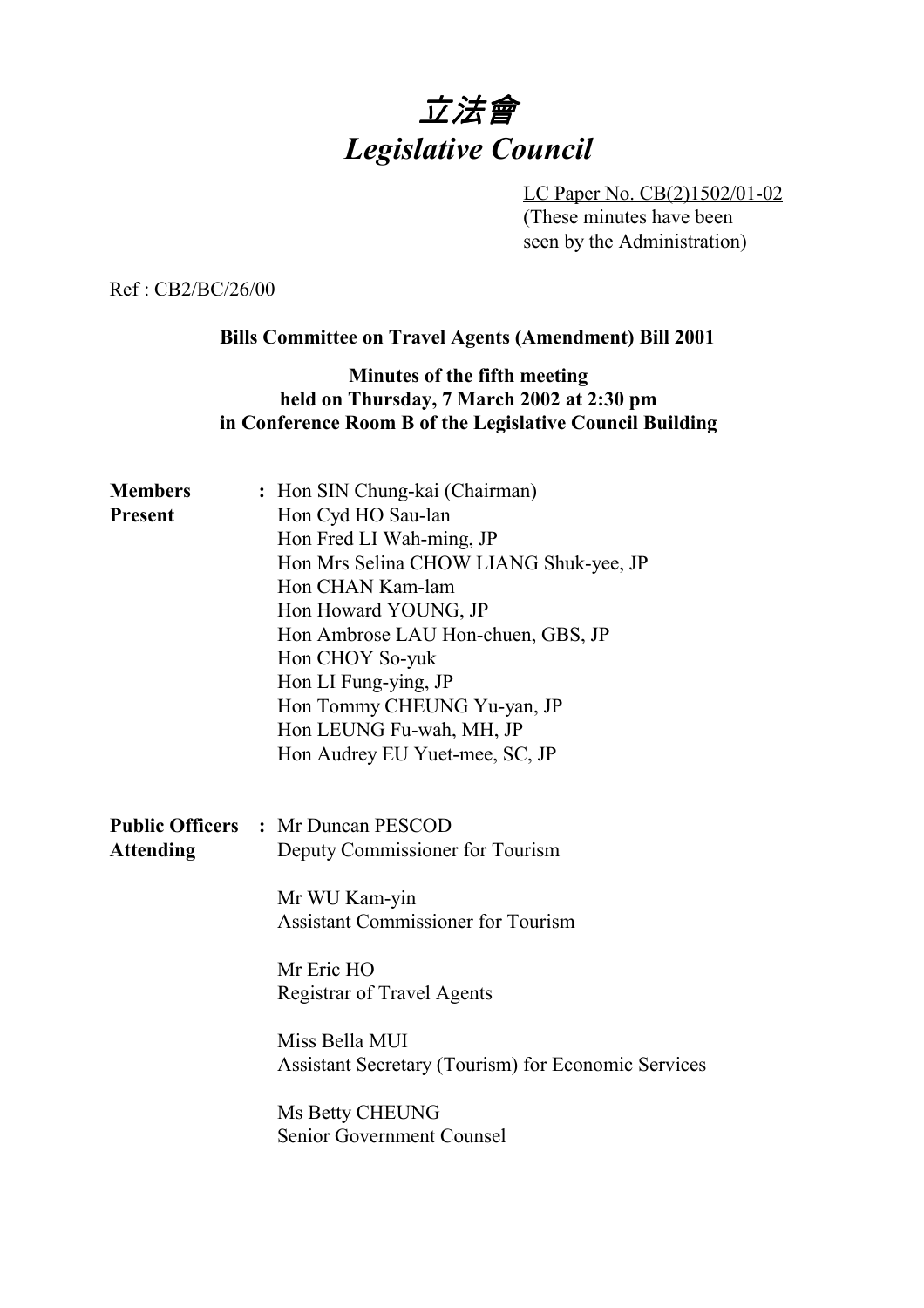$- 2 -$ 

Ms Stella CHAN Government Counsel

**Clerk in :** Ms Doris CHAN **Attendance** Chief Assistant Secretary (2) 4

**Staff in :** Miss Anita HO **Attendance** Assistant Legal Adviser 2

> Ms Dora WAI Senior Assistant Secretary (2) 4

## **I. Confirmation of minutes of meeting held on 5 February 2002** (LC Paper No. CB(2)1141/01-02)

The minutes of the above meeting were confirmed.

#### **II. Meeting with the Administration** (LC Paper Nos. CB(2)1234/01-02(01) to (03))

2. The Bills Committee deliberated (index of proceedings attached at **Annex**).

3. The Bills Committee noted the Administration's written response to the various issues raised by members at the meeting on 5 February 2002. It also noted that the Administration had accepted Hon Ambrose LAU's proposal to amend the new section 4A (and section 4 of the Ordinance to maintain consistency) by deleting the condition of "holds himself out as carrying on the business of". Members had no comments on the proposed Committee Stage amendments (CSAs) to be moved by the Secretary for Economic Services.

4. The Bills Committee was in support of the Bill and the proposed CSAs. Members agreed that a report on the Bills Committee should be made to the House Committee on 22 March 2002 recommending resumption of the Second Reading debate on the Bill at the Council meeting on 24 April 2002. The Administration noted that the deadlines for giving notice of resumption of the Second Reading debate and Committee Stage amendments were 4 April 2002 and 15 April 2002 respectively.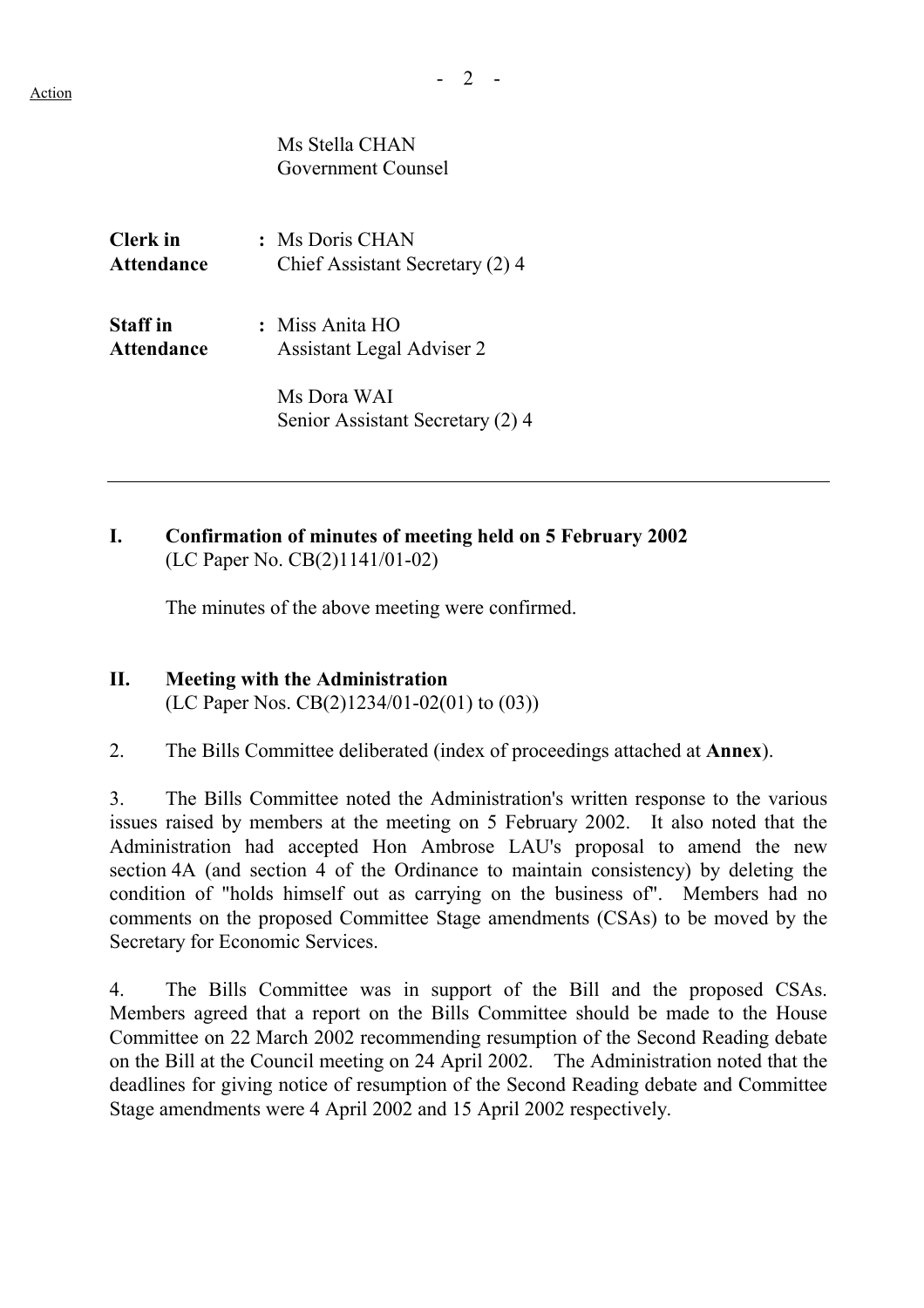5. The Chairman and some members shared Hon Fred LI's view that the four additional independent directors to be appointed to the Board of the Travel Industry Council of Hong Kong (TIC) should all be nominated by the Government instead of having two of them nominated by the TIC in order to enhance credibility of the TIC. The Administration undertook to take up the suggestion formally with the TIC again and provide members with a written response in due course.

6. There being no other business, the meeting ended at 3:25 pm.

Council Business Division 2 Legislative Council Secretariat 3 April 2002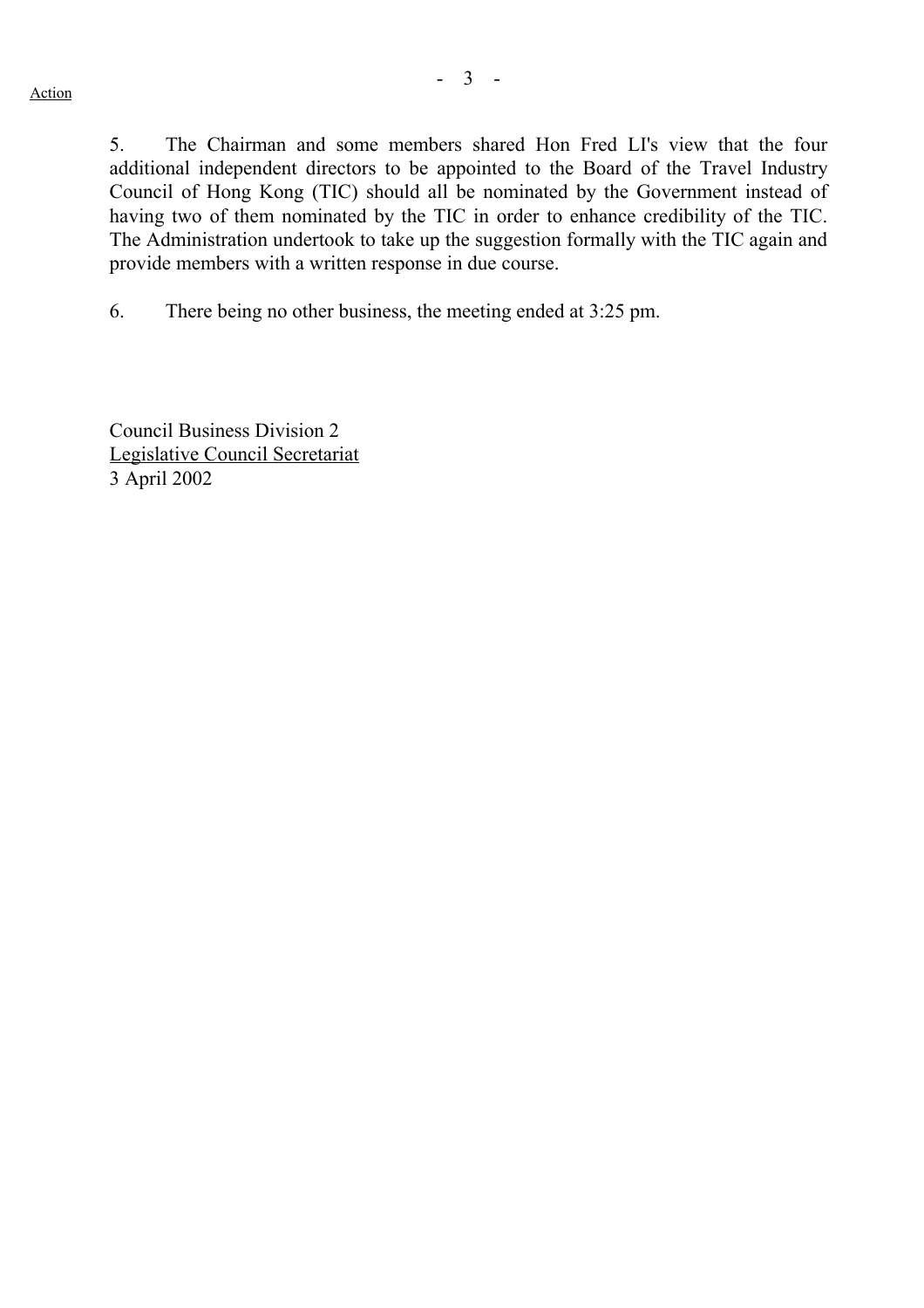# **Proceedings of the fifth meeting of the Bills Committee on Travel Agents (Amendment) Bill 2001 on Thursday, 7 March 2002 at 2:30 pm in Conference Room B of the Legislative Council Building**

| Time      | <b>Speaker</b>  | Subject(s)                                                                          | <b>Action</b> |
|-----------|-----------------|-------------------------------------------------------------------------------------|---------------|
|           |                 |                                                                                     | required      |
| 0000-0206 | Chairman        | (a) Confirmation of minutes of last meeting; and                                    |               |
|           |                 | (b) Admin's written response to issues raised by members at last                    |               |
|           |                 | meeting                                                                             |               |
| 0207-0320 | Mr Fred LI      | Expressing dissatisfaction with the arrangement that two of the four                |               |
|           |                 | additional independent directors to be appointed to the TIC Board                   |               |
|           |                 | were to be nominated by TIC                                                         |               |
| 0321-0339 | Chairman        | Inviting members' views on the above arrangement                                    |               |
| 0340-0348 | Mr LEUNG Fu-wah | Enquiring about the reason(s) for making the above arrangement                      |               |
| 0349-0414 | Ms Audrey EU    | Sharing the view of Mr Fred LI                                                      |               |
| 0415-0628 | Admin           | Response to the above                                                               |               |
| 0629-0755 | Mr Fred LI      | Expressing dissatisfaction with the existing arrangement as not all                 |               |
|           |                 | of the independent directors of the TIC Board were nominated by                     |               |
|           |                 | Government                                                                          |               |
| 0756-0824 | Mr LEUNG Fu-wah | Seeking clarification of the existing nomination arrangement                        |               |
| 0825-0945 | Admin           | Response to the above                                                               |               |
| 0946-1105 |                 | Mr Howard YOUNG Expressing confidence in the existing mechanism for the             |               |
|           |                 | appointment of independent directors to the TIC Board                               |               |
| 1106-1125 | Mr LEUNG Fu-wah | Following up his earlier enquiry                                                    |               |
| 1126-1252 | Admin           | Response to the above                                                               |               |
| 1253-1415 | Ms Audrey EU    | Enquiry as to whether Government could only appoint candidates                      |               |
|           |                 | who were accepted by TIC and the trade                                              |               |
| 1416-1421 | Chairman        | Inviting Admin to consider members' views                                           |               |
| 1422-1432 | Admin           | Pointing out that appointment of directors to the TIC Board was                     |               |
|           |                 | outside the scope of the Bill, but undertook to follow up the issue                 |               |
|           |                 | with TIC in the light of members' views                                             |               |
| 1433-1529 |                 | Mr Howard YOUNG Suggesting Admin to follow up the issue with TIC tactfully in order |               |
|           |                 | not to discourage TIC to continue performing the regulatory role for                |               |
|           |                 | the trade                                                                           |               |
| 1530-1701 | Chairman        | Supporting the view that the four additional independent directors to               |               |
|           |                 | be appointed to the TIC Board should be nominated by Government                     |               |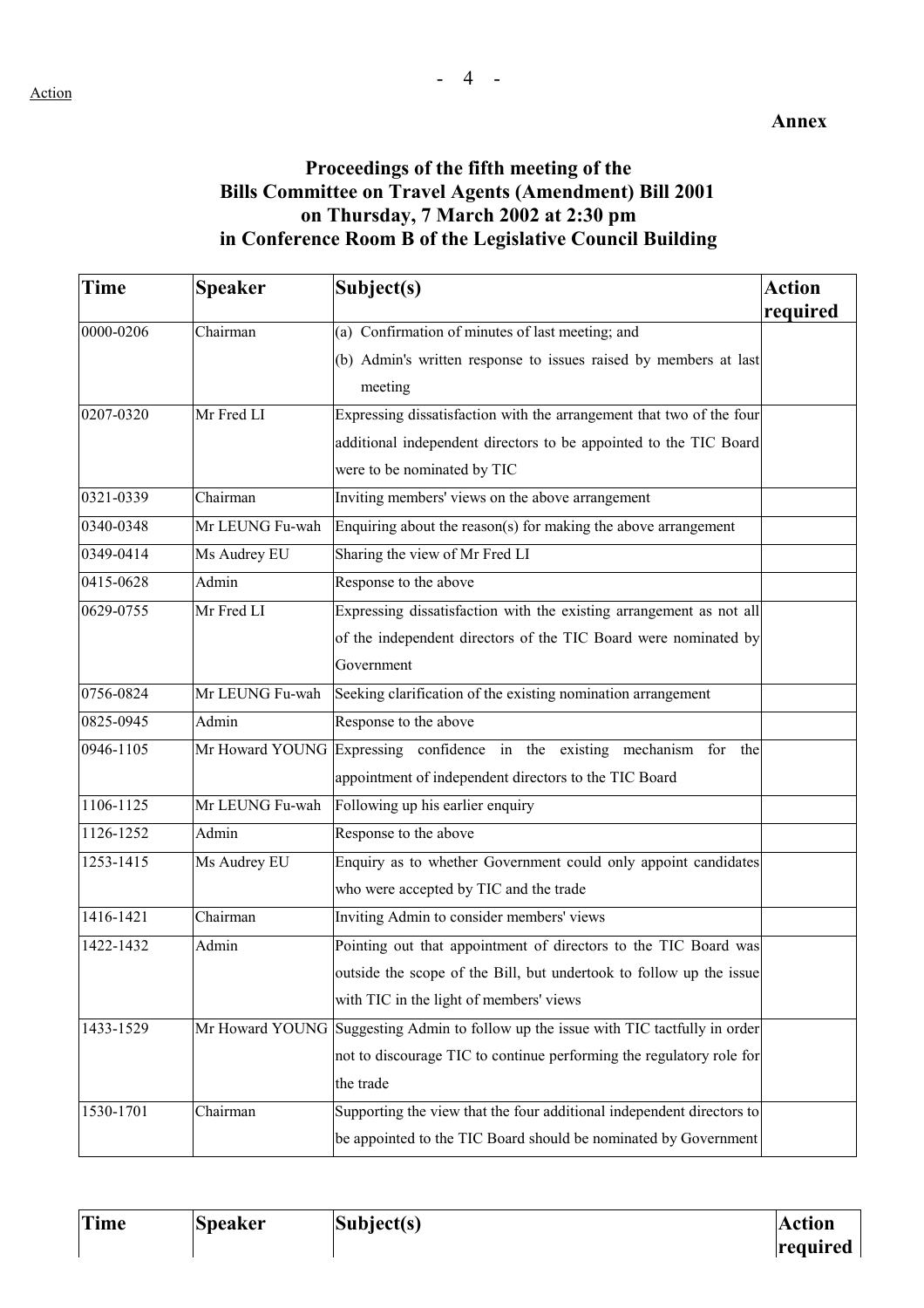| $1702 - 1748$ | Ms Audrey EU    | Enquiry as to whether Admin had considered using the word "or"           |  |
|---------------|-----------------|--------------------------------------------------------------------------|--|
|               |                 | instead of "and" between the two conditions of "holds himself out as     |  |
|               |                 | carrying on the business of" and "carries on the business of" in new     |  |
|               |                 | section 4A in order to ease the burden of proof as the prosecution       |  |
|               |                 | would not be required to introduce evidence to prove that a person had   |  |
|               |                 | actually carried on the business                                         |  |
| 1749-2017     | Admin           | Response to the above                                                    |  |
| 2018-2109     | Ms Audrey EU    | Enquiry as to whether there was any probability that a person would      |  |
|               |                 | only hold himself out as carrying on a business but would not actually   |  |
|               |                 | carry on such business                                                   |  |
| 2110-2251     | Admin           | Response to the above                                                    |  |
| 2252-2350     | Mrs Selina CHOW | Supporting to use the word "or" in new section 4A in order to bring in   |  |
|               |                 | tighter control over the operation of travel businesses                  |  |
| 2351-2449     | Mr Ambrose LAU  | Pointing out that whether the condition of "holds himself out as         |  |
|               |                 | carrying on the business of" should be deleted or the word "or" should   |  |
|               |                 | be used in new section 4A depended on the legislative intent             |  |
| 2450-2600     | Mrs Selina CHOW | Expressing the view that the Bill should be able to catch delinquent     |  |
|               |                 | operators but should not cause complications to prosecution              |  |
| 2601-2711     | Admin           | Response to the above                                                    |  |
| 2712-2919     | Ms Audrey EU    | Pointing out that it might be easier to prove that a person held himself |  |
|               |                 | out as carrying on a business than to prove that he actually carried on  |  |
|               |                 | the business as the latter required more documentary evidence            |  |
| 2920-3002     | Chairman        | Inviting members to note the reference provided by ALA2 that the         |  |
|               |                 | wording "a person shall not carry on the business as a travel agent or   |  |
|               |                 | hold himself out, by advertisement or otherwise, as carrying on such     |  |
|               |                 | business" was also used in Irish laws                                    |  |
| 3003-3147     | Admin           | Response to the above                                                    |  |
| 3148-3206     | Chairman        | Control on acts of travel business operators in relation to              |  |
|               |                 | advertisements was provided under section 47(1) of the Travel Agents     |  |
|               |                 | Ordinance (Cap. 218)                                                     |  |
| 3207-3231     | Ms Audrey EU    | Clarifying that her concern was the burden of proof rather than the      |  |
|               |                 | categories of persons to be covered under the Bill                       |  |
| 3232-3251     | Chairman        | Seeking Ms Audrey EU's views as to whether a person who held             |  |
|               |                 | himself out as carrying on a business would be considered as carrying    |  |
|               |                 | on such business in legal terms                                          |  |
| 3252-3343     | Ms Audrey EU    | Response to the above                                                    |  |
| 3344-3413     | Chairman        | Disadvantages of using the word "or" to replace the word "and" in        |  |
|               |                 | new section 4A                                                           |  |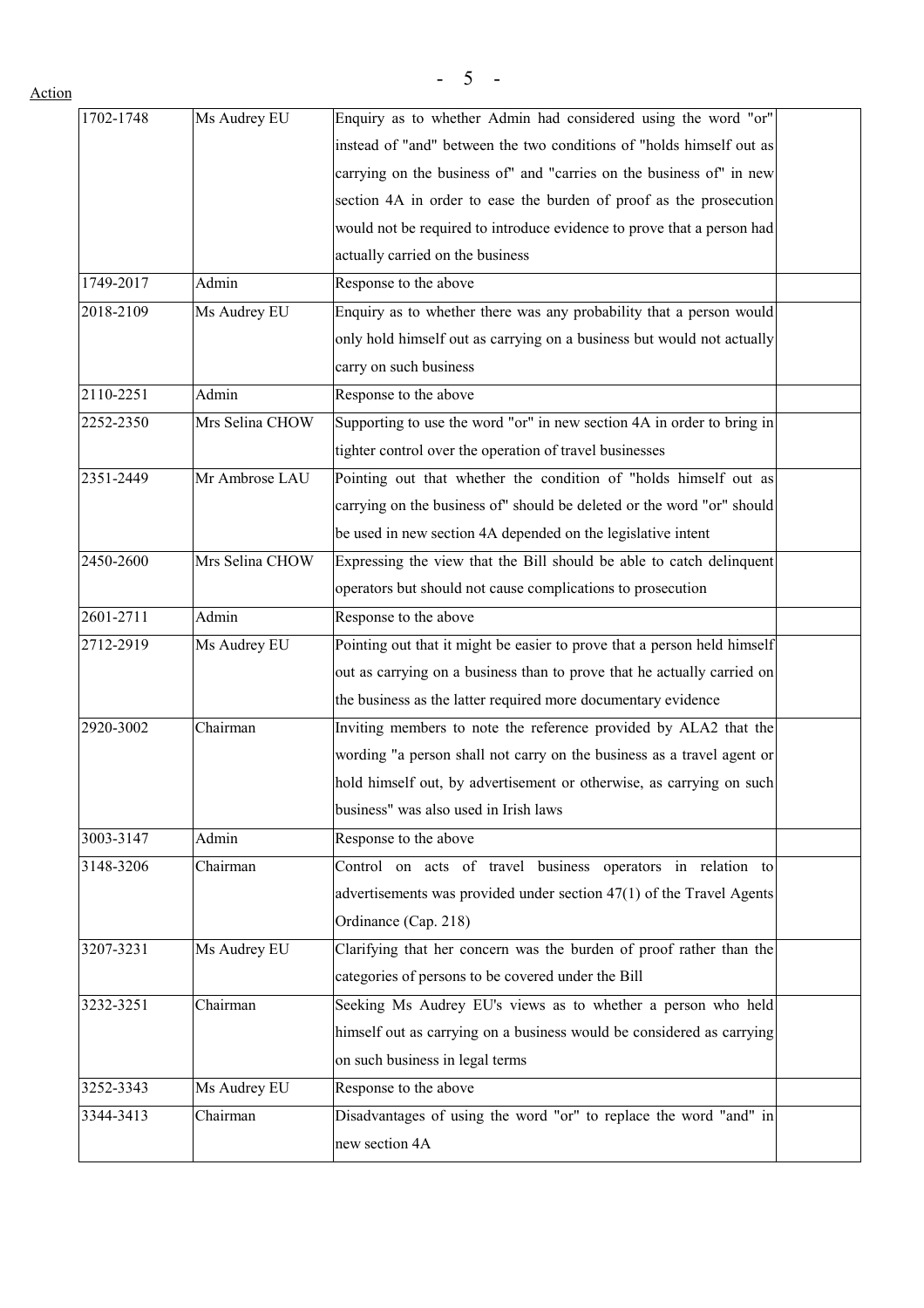| <b>Time</b> | <b>Speaker</b>   | Subject(s)                                                                       | <b>Action</b><br>required |
|-------------|------------------|----------------------------------------------------------------------------------|---------------------------|
| 3414-3615   | Ms Audrey EU     | Enquiring about the reasons for the proposed deletion of the                     |                           |
|             |                  | condition of "holds himself out as carrying on the business of" in               |                           |
|             |                  | new section 4A                                                                   |                           |
| 3616-3959   | Admin            | Response to the above                                                            |                           |
| 3750-3835   |                  | Mr Howard YOUNG Enquiry as to whether a person who held himself out blatantly as |                           |
|             |                  | carrying on the business of a travel agent would be covered under                |                           |
|             |                  | the Bill                                                                         |                           |
| 3836-3959   | Admin            | Response to the above                                                            |                           |
| 4000-4041   | Ms Audrey EU     | Enquiry as to whether a person touting to offer travel-related                   |                           |
|             |                  | services in public places should be covered under the Bill                       |                           |
| 4042-4133   | Admin            | Response to the above                                                            |                           |
| 4134-4250   | Chairman         | Pointing out that excluding those who only held themselves out as                |                           |
|             |                  | carrying on the business of a travel agent but did not actually carry            |                           |
|             |                  | on such business from the Bill would do no harm to society                       |                           |
| 4251-4258   | Admin            | Ditto                                                                            |                           |
| 4259-4410   | Chairman         | Clauses 1 to 4 of marked-up copy of proposed CSAs                                |                           |
| 4411-4456   | Ms Audrey EU     | Meaning of "on account of" under new section $4A(1)(b)$                          |                           |
| 4457-4538   | Admin            | Response to the above                                                            |                           |
| 4539-4650   | Ms Audrey EU     | Enquiry as to whether only payment made in advance for the cost of               |                           |
|             |                  | accommodation would be covered under section $4A(1)(b)$                          |                           |
| 4651-4738   | Admin            | Response to the above                                                            |                           |
| 4739-4820   | Ms Audrey EU     | Seeking clarification as to whether payment made after staying at                |                           |
|             |                  | the accommodation would be excluded under section $4A(1)(b)$                     |                           |
| 4821-4837   | Admin            | Response to the above                                                            |                           |
| 4838-4906   | Ms Audrey EU     | Reiterating her views on the meaning of "on account of"                          |                           |
| 4907-4956   | Admin            | Further response to Ms Audrey EU's views                                         |                           |
| 4957-5010   | Ms Audrey EU     | Comments on Admin's response                                                     |                           |
| 5011-5122   | Chairman         | Clauses 4 to 10 of marked-up copy of proposed CSAs                               |                           |
| 5123-5152   | ALA <sub>2</sub> | Pointing out that the word "visitor" in (iii) under subclause (aa)               |                           |
|             |                  | which the Administration proposed to add to clause 10 was                        |                           |
|             |                  | redundant and should be deleted                                                  |                           |
| 5153-5309   | Chairman         | (a) Members were in support of the Bill as amended; and                          |                           |
|             |                  | (b) Admin to provide written response to members' suggestion that                |                           |
|             |                  | the four additional independent directors to be appointed to the                 |                           |
|             |                  | TIC Board should all be nominated and appointed by                               |                           |
|             |                  | Government                                                                       |                           |
| 5310-5319   | Admin            | Undertook to follow up the suggestion in (b) above with TIC and                  | ✓                         |
|             |                  | provide a written response to members                                            |                           |